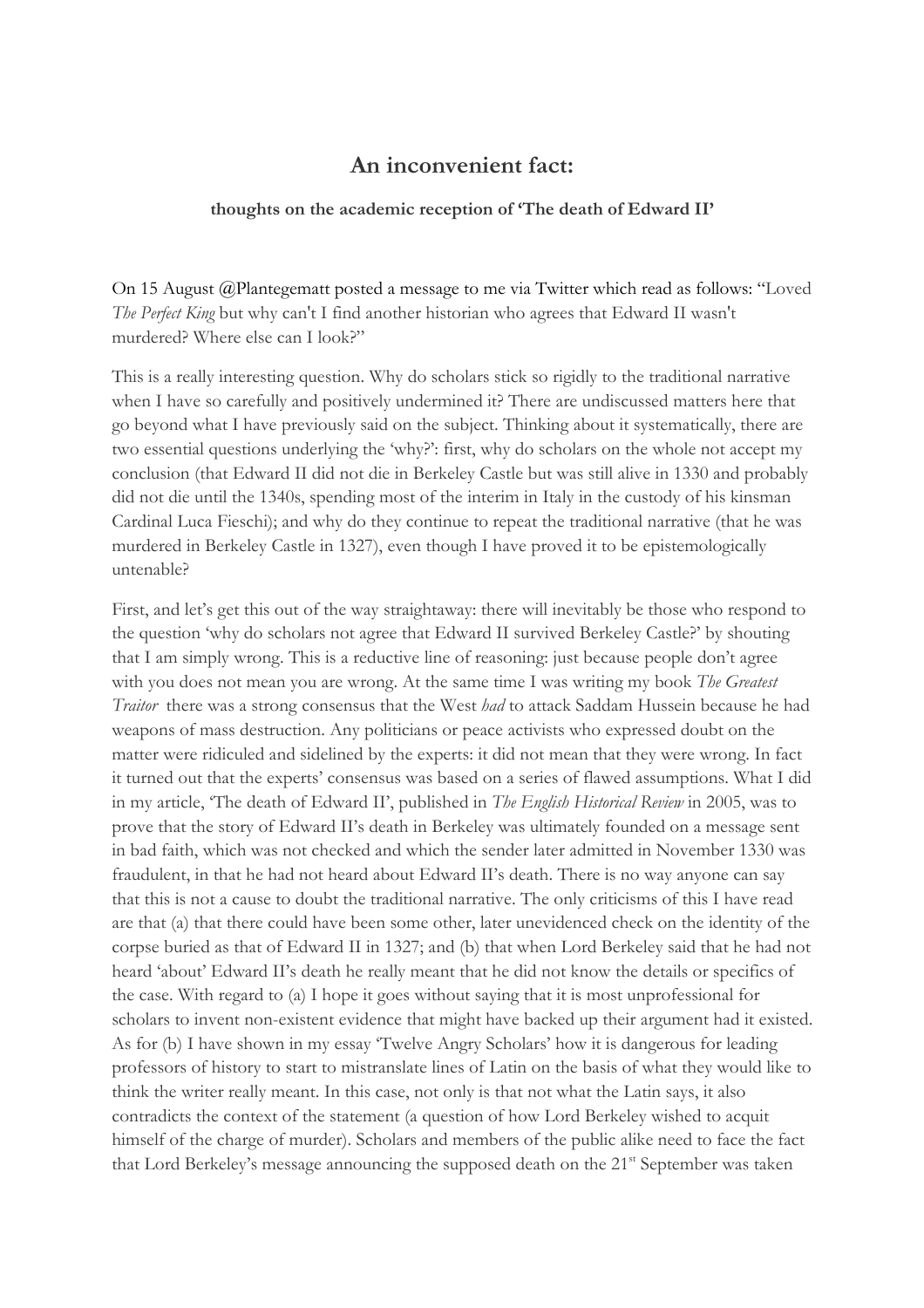from Berkeley Castle 130 miles across the country to Lincoln, where it arrived on the night of 23<sup>rd</sup> September, and was announced publicly the following day without any check on the truth of the information. There is no evidence that any viewing of the body buried as that of Edward II took place prior to the official watching of the corpse at Berkeley, by which time it was completely encased in cerecloth, with the face concealed. Three years later Lord Berkeley, who sent the message about the death, admitted he had not heard about it. Therefore the whole *idea* that Edward II died in Berkeley Castles rests on the veracity of a single message that the sender himself said was false. Any scholar applying normal standards of historical rigour to the debate would admit that that means the traditional narrative is based on a self-confessed lie. If scholars were to err on the side of caution, they should discount this narrative as doubtful, at the very least. But in this case, scholars have not exercised such caution. Their predecessors did not and they in turn do not. They continue to embrace a narrative that is founded on disinformation. This applies even to the very best scholars working in the field, as this note will show. This is why @plantagematt's question is such a good one. Why would the leading fourteenth-century scholars of our age prefer you *not* to approach the subject with an open mind? Why have they suspended normal academic rigour and practice in this matter?

It is necessary to be clear from the outset that the lines of argument I put forward in 2003 and 2005 were very different. The first appears in my book, *The Greatest Traitor* (2003). In that work I built an argument that Edward II did not die in Berkeley Castle on an analysis of the legal processes in 1330 against Lord Berkeley, the ex-king's erstwhile keeper. In short, not only did Lord Berkeley try to plead that he had not heard about the death, his fellow-keeper (John Maltravers) was not even charged with the ex-king's murder. Either the charges that should have been brought against both of them were false, or, if true, then Edward III was shielding Maltravers. But Edward was not shielding Maltravers as he sentenced him to death in his absence for another crime. It followed that the charges against Berkeley were false and Berkeley's defence (that he had not heard about the death of the ex-king) was reasonable. I have to admit, the full argument was relatively complicated; and clearly the fact that my conclusion did not depend on opinion but rather was implicit in the documents went way over most people's heads. But my conclusion could be reconciled with other problematic events – for instance, it solved the problem of why the earl of Kent tried to rescue the ex-king from Corfe Castle three years after his supposed death and why he was executed for it. Together with the details of the Fieschi letter, which explained what happened to Edward II over the nine years after his supposed death, it made a strong case for the re-consideration of the traditional narrative. I did not think any scholar worth his or her salt would ever again accept at face value the contemporary documents that refer to Edward II as dying in 1327.

How wrong I was in that assumption! There was a widespread refusal even to reconsider the matter. This surprised me. I had not expected everyone to embrace such a complicated argument and change their minds overnight but I had expected scholars to address the points I had made. They did not wish even to reconsider them. I concluded that I had not made my argument clearly enough. Therefore I went back to the drawing board and started all over again.

The result was my second line of argument regarding Edward II's supposed death. This was much stronger than the first in that it amounted to the proof outlined above: that the announcement of Edward II's death on 24 September was based exclusively on a report issued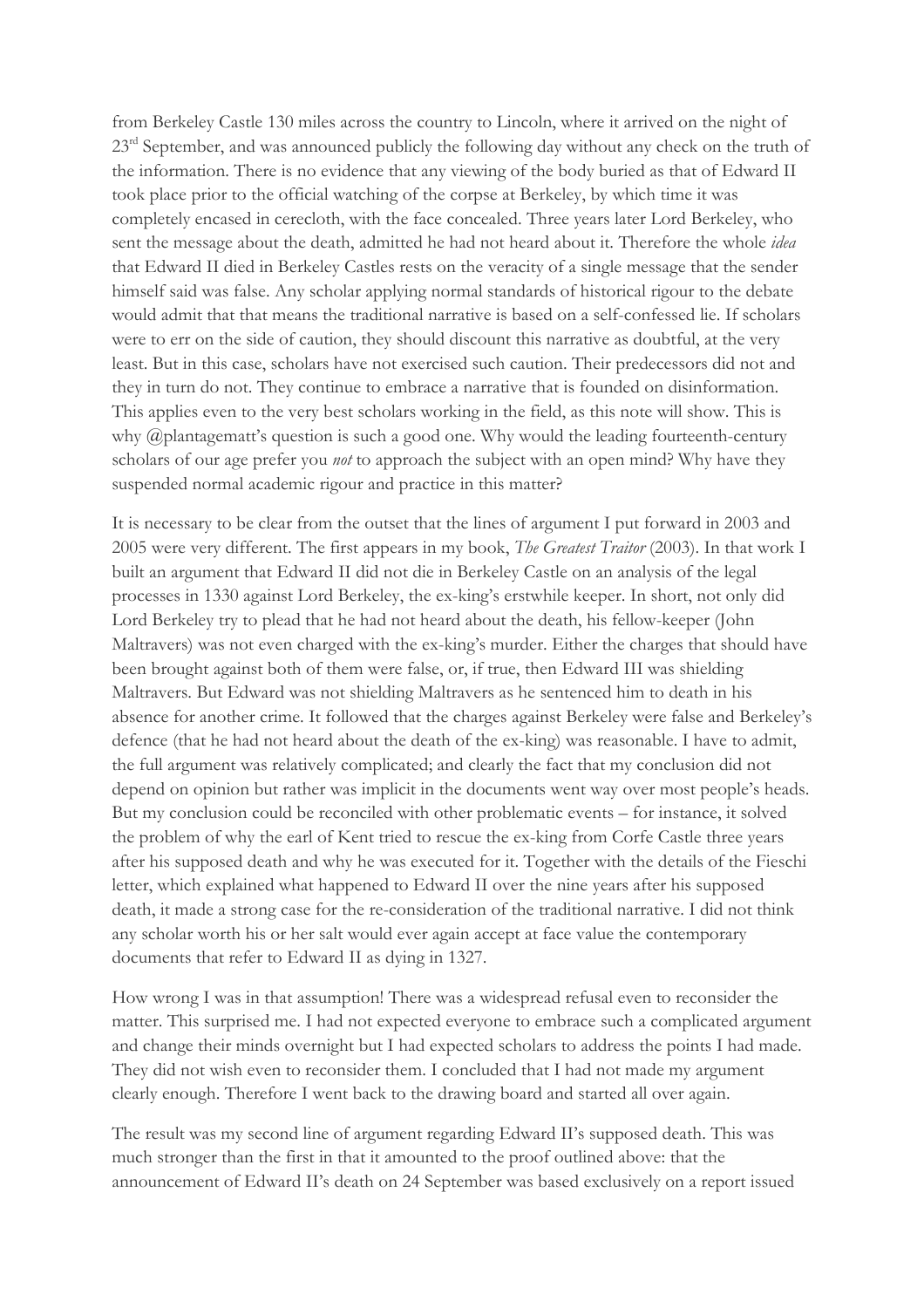in bad faith and accepted at face value at the time, but later cast into doubt by the sender. As mentioned above, this was published in *The English Historical Review*, the leading peer-refereed scholarly historical journal, in the last days of 2005. An abstract appeared as an appendix to my biography of Edward III, *The Perfect King*.

In considering the question of why scholars did not agree with me, you have to consider the stages in which that lack of agreement took place. The argument that Edward II did not die in Berkeley did not appear fully formed in the academic press but only partially formed in a popular book. And I was right to conclude my 2003 argument had not been clear enough. Although it showed that certain documents implied that Edward II had not died in Berkeley Castle, it did not automatically follow that we should prioritise this over all the many other documents that seemed to show he *did* die in that place. Looking back from this distance in time I can see I really should have begun by examining why all the evidence for the traditional narrative was unreliable. That only came later, in the 2005 *EHR* article.

Then there was the bias against a non-academic to consider. In 2003, when *The Greatest Traitor*  was published, I was not an academic (nor am I now: I have avoided working in universities because of the limitations they place upon one's creativity and freedom). Therefore I was not part of the academic establishment that regularly met at colloquia and conferences. Also, I had only two degrees. Almost no medieval scholar had heard of me. My training was that of an archivist, and my PhD (then still in progress) was concerned with the social history of early modern medicine. Thus a large number of senior scholars – who were mostly of the vintage who had studied for their PhDs in the 1970s, and who had together discussed the death of Edward II as a certainty for the best part of thirty years – were confronted by a whippersnapper they had not heard of who did not even have a relevant PhD and who was proposing a radical new interpretation which they presumed was just a rehash of the Fieschi letter. The prejudice was evident. I have to say it was not universal: several leading academics used other elements of *The Greatest Traitor* in their own work, including the new edition of the *Parliamentary Rolls of Medieval England.* But where there was prejudice, it stank. The Berkeley Castle archivist David Smith joined me in an interview on BBC Radio Gloucester determined to argue against my work on the supposed death – freely admitting on air that he had not even read my book.

Another important aspect to bear in mind when considering the non-acceptance of the argument in *The Greatest Traitor* is what it would have meant for the academics concerned. Think of it from the point of view of someone like Professor J. R. S. Phillips, a most eminent and respectable scholar. In 2003 he was entering the twilight of his career, having completed his PhD on Aymer de Valence, earl of Pembroke, in the year that I was born (1967). He had published a large number of scholarly articles on the assumption that Edward II had died in Berkeley Castle. You can say much the same for Professor Roy Martin Haines, who was in his seventies, having completed his MLitt Dissertation way back in 1954. Haines had published work specifically on the death in a journal, and in a small-press publication as recently as 2002, and clearly felt threatened by my work. What were these senior academics supposed to do? They had collectively repeated the traditional narrative of Edward II's death in Berkeley Castle for decades; how could these leopards change their spots? Were they supposed to admit that all they had written that touched on the death of Edward II was wrong, and that all the things they had said about the period 1327-1330 were open to doubt? It was impossible, I suspect, for any academic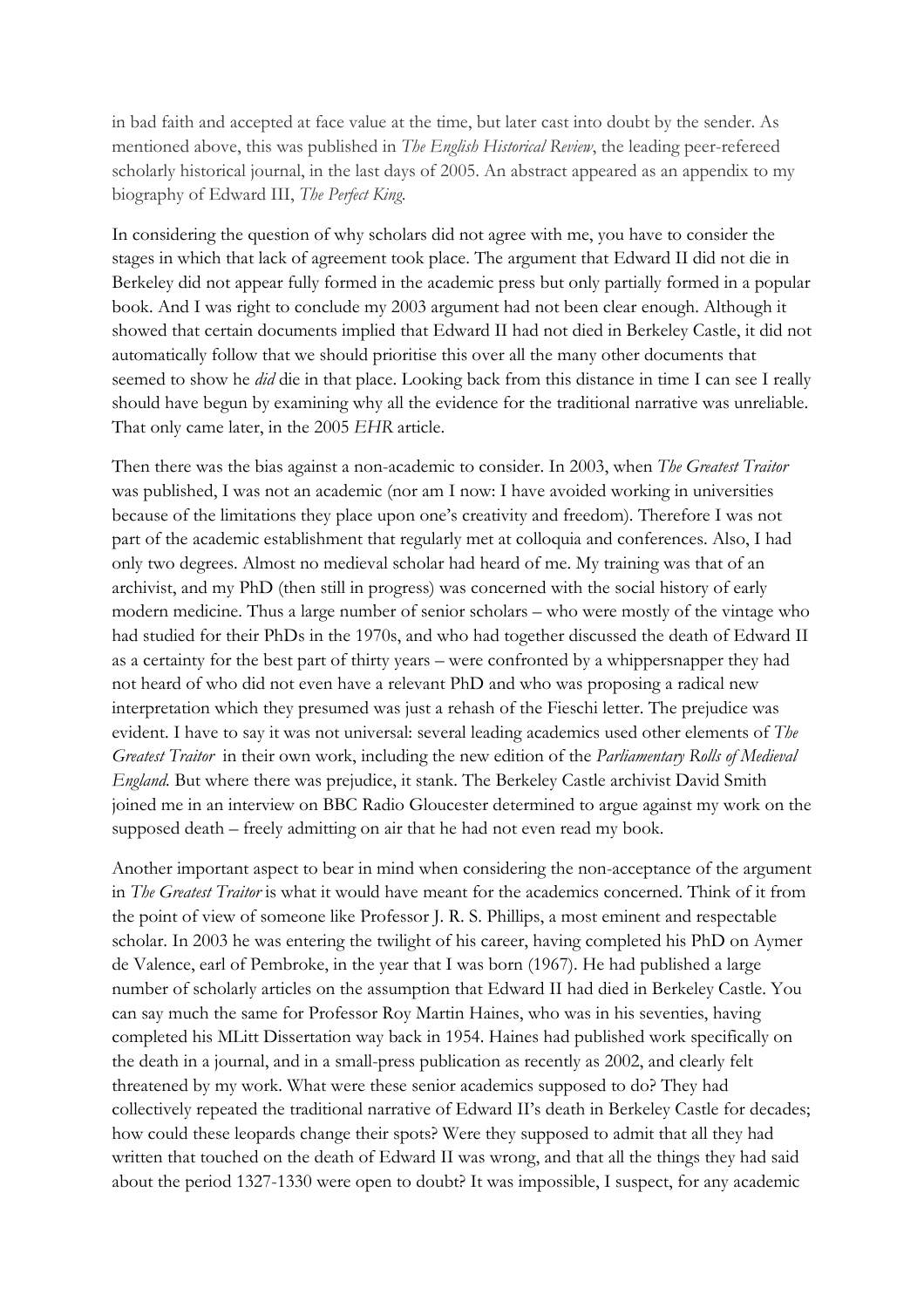of their generation to begin to consider revising his life's work – decades of it – on the strength of that 2003 argument alone. Unfortunately for me, most of the experts on Edward II were very much of their generation.

That was the state of affairs in 2003-5. Overall, it can hardly be considered surprising that academics during this period rejected my work when (a) it threatened to undermine (and make irrelevant) their own lifetimes' publications; (b) it rested on a complicated argument about some apparently minor matters of detail; (c) it did not show why other, apparently very strong evidence for the traditional narrative should be discounted; and (d) it came from the pen of someone of whom they could not be sure, a non-academic.

This provides the context to the reception of the much more important piece in *EHR* in 2005. A number of scholars could reasonably feel that, as they had read *The Greatest Traitor* and considered the question of Edward II's survival once, they had no great need to do so again. I suspect that the combination of such a controversial article and such a prestigious journal meant that a number of them *did* read it; but even so I doubt that many specialists felt they had to reformulate a defence of the traditional narrative. After all, if they could ignore the argument in 2003, why could they simply not do so in 2005? Only two felt inclined to articulate their opposition in the press. One was David Carpenter in the *London Review of Books* and the other J. S. Hamilton, in an online historical journal, called *History Compass.* In neither case was it a wise move: there is something intellectually ugly about a historian trying to disprove a proof. All sorts of falsehoods are told, inconsistencies occur, and speculation is used as fact. In case you are interested, I have published refutations of both in my book *Medieval Intrigue*. In addition, my reaction to the *History Compass* piece appears on this website, at http://www.ianmortimer.com/essays/uncertainties.htm.)

My 2005 article in *EHR* showed that the news of the death of Edward II was exclusively based on an admitted falsehood, and that scholars should now set aside the evidence for the death as doubtful. Everyone should have taken note. But herein lay another problem. To admit that the 2005 piece was of significance, having ignored a similar argument in 2003, was even more difficult. Academics would have had to admit not only that their own work on the subject had been flawed but their setting aside of my earlier work had also been a misjudgement. Therefore they had twice over made the wrong call. And on top of this, if I was right, then why had they not thought of this alternative narrative for themselves? After all, they were supposed to be the experts, not me. By 2005 I had my PhD and I had won the Royal Historical Society's Alexander Prize, so they could be reasonably sure that the fact that a peer-refereed article by me in *EHR*  was something to be taken seriously; but at the same time I was not one of *them*, a universitybased scholar, attending conferences and taking on the responsibilities that follow on from holding a university post. These points meant that, although the argument no longer rested on the subtle correlation of some apparently minor matters of detail, and although I had now shown why the evidence for the traditional narrative should be discounted, it was easier simply to deny me any authority in the matter than join in the debate. The fact that academics were now upholding a narrative based wholly on a self-confessed lie was less of an inconvenience than having to admit that they had overlooked this blatantly obvious fact for decades, and that the Fieschi letter, which academics had airily dismissed as a very clever forgery, might well relate to a real set of events.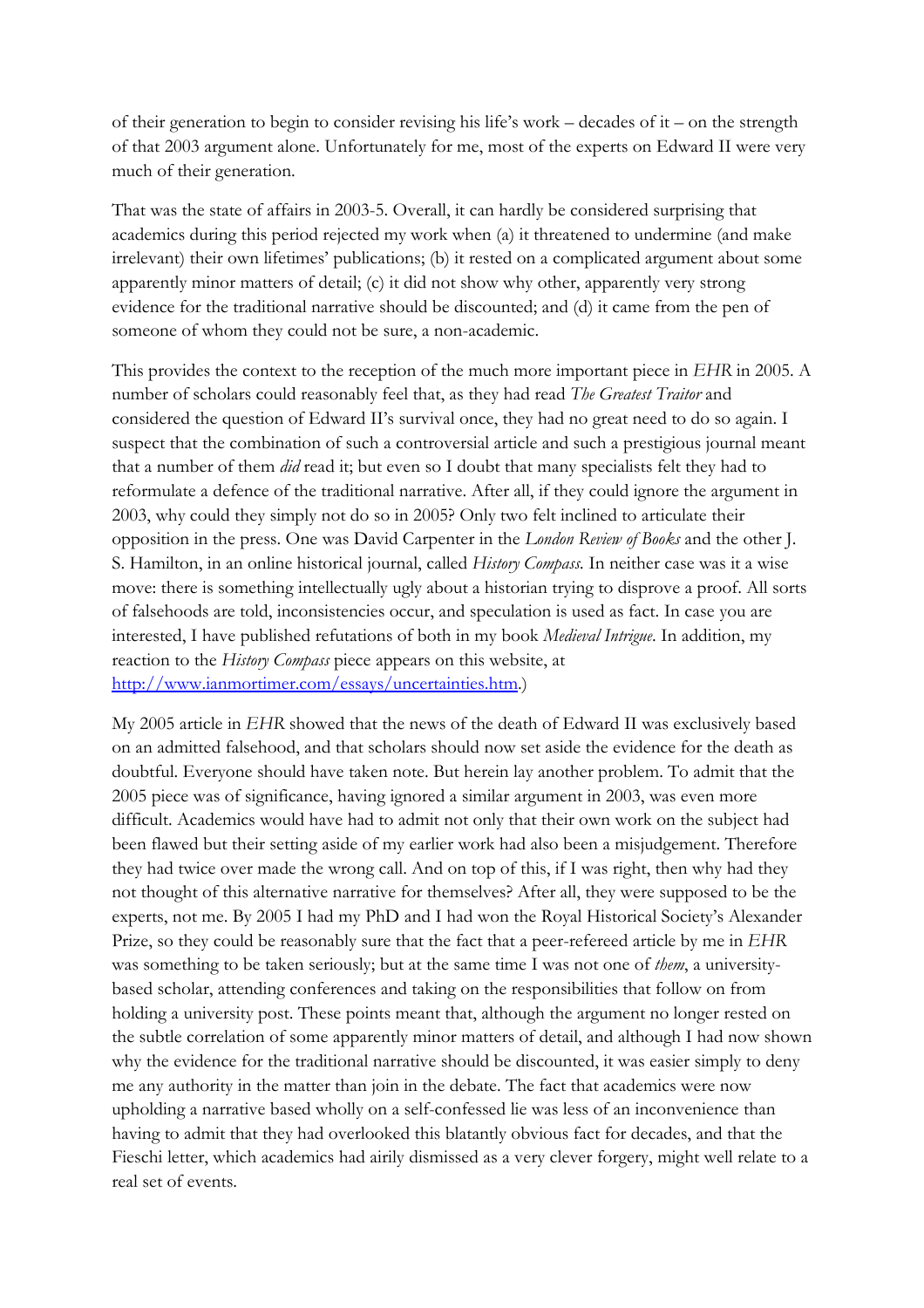This brings us to the second question, of why academics continue to repeat the traditional narrative of Edward II's murder in Berkeley Castle in 1327. There are several obvious reasons. First, even I have to admit that the traditional narrative is a well-rehearsed line of argument which can expect to get far less criticism than one based on the fraudulent nature of the announcement of the death. Anyone who has seen the level of prejudice flung at me in public and in private since 2003 has a very good reason to want to avoid going out on a limb. In addition to the David Smith incident mentioned above, I have seen myself compared with the novelists Dan Brown and Agatha Christie – the latter by Professor R. M. Haines in a peerrefereed journal, of all places. I have had to put up with some very senior professors of history doing all they can to stop me being awarded a DLitt degree. One refused to endorse my medieval work on the basis that, *in his opinion*, books written for the public should not be eligible for a higher doctorate. Another pretended she was an expert on every subject on which I had written to try to denigrate my achievement – including the philosophy of history, archival theory, the social history of seventeenth-century medicine and sixteenth-century antiquaries (all of which are well outside her field of expertise). I have had articles rejected simply because the referee did not want my work published, not because there was any flaw in it. I went into great detail in *Medieval Intrigue* to show readers the flimsy, self-referential foundations on which academic consensus is built. At the time I would attend conferences and be greeted by some smug professor with the words 'so, do you *still* believe Edward II did not die in Berkeley Castle?' Thankfully that sort of behaviour is dying down now. Nevertheless, if you were a historian of the early fourteenth century over the last ten years, taking my side over the death of Edward II could not possibly have made your life easier.

In *Medieval Intrigue* I took a look at some specific examples of high-profile publications that kept to the traditional narrative. A good example of one that did not ignore the existence of my work but played to the academic gallery by dismissing it was J.R.S. Phillips's *Edward II* – a book which, in other respects, is the best yet published on the reign. Why, when my regard for the book as a whole is so high, do I reject it on this matter of the death? It is because Phillips shields himself behind the cloak of academic orthodoxy. He states some of my conclusions are 'unlikely' or 'puzzling'. At one point he dismisses as 'implausible' the idea that Roger Mortimer would have revealed to the young king that his father was in fact still alive. In all this business we have gone way beyond knowing what is plausible – the whole Berkeley Castle plot is unique, so it does not allow us to say what 'normally' happens in such circumstances, or to say what is 'plausible'. It is very easy simply to deny an argument by taking a few circumstantial details and dismissing them – but several members of the older generation have held themselves aloof from the postmodernist's criticism of their methodology, and for them this has long been an acceptable form of rhetoric. For me it isn't. For me, one has to account for *all* the direct evidence for one side of the argument and *all* the direct evidence for the other, and balance the two; and then, only when the inconsistency in the direct evidence is resolved does one start to interpret the circumstantial evidence in the light of the findings. What Professor Phillips thinks 'likely' or 'puzzling' or 'plausible' is not evidence at all. I could say that it is 'puzzling' that people believe that the Earth goes around the Sun – on face value, the evidence contradicts it. But as we all know, appearances can be deceiving, and whether or not people are 'puzzled' is neither here nor there. Professor Phillips's argument against the veracity of the Fieschi letter is that it is 'superficially plausible but ultimately unbelievable'. Well, of course anything is unbelievable if you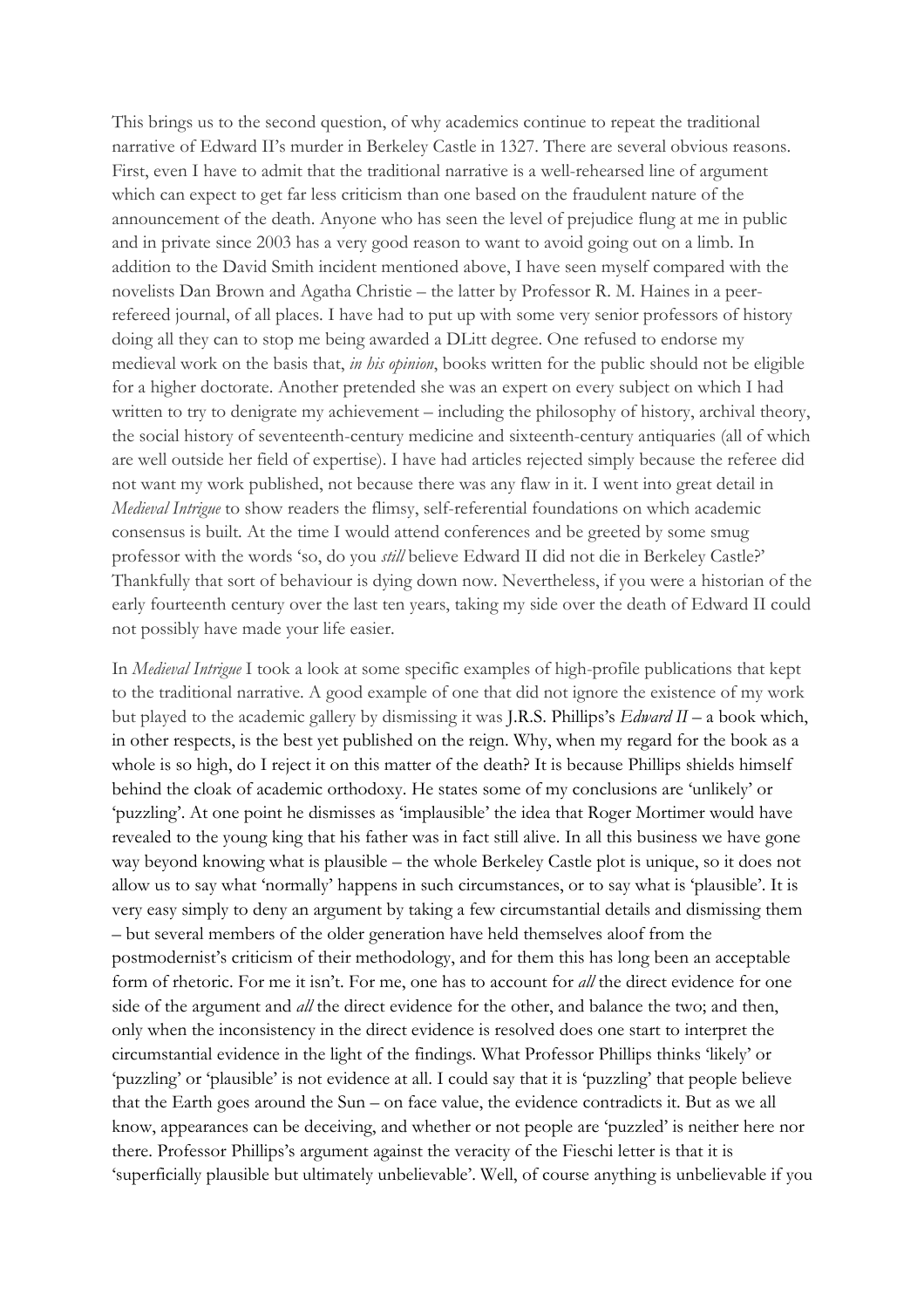are a firm believer in its falsehood; but as it happens I *do* believe that the narrative it contains is essentially true, and so it is clearly not 'unbelievable'. Indeed, 'belief' is the key word. Senior academics simply cannot believe that Edward II lived beyond 1327: his death in that year is an article of academic faith, and one to be maintained even in the face of evidence to the contrary. Trying to persuade them is like trying to persuade Richard Dawkins that he is a product of God's munificence. However, Phillips's actual argument in favour of the traditional narrative rests on this line on page 581: 'We shall never know the whole truth but the simplest explanation is surely the best one: that Edward II did die at Berkeley on 21 September and that he was murdered'. There you have it – the simplest is the best. Ockham's Razor, for those who understand such things. However, in note 27 of the relevant chapter, Professor Phillips writes: 'although I disagree with the conclusions reached by Mortimer, the issues he raises need to be addressed'. I wonder why, then, Professor Phillips did not see himself – the leading expert on Edward II – as the one most fit to address them? If he could not do it, whom did he think would? That note is tantamount to an admission that he could not find a logical fault with my argument. His refusal was founded in his own belief, not his analysis of the evidence.

Sadly, Professor Phillips's failure to address the 'issues' I raised has led to others thinking they too can ignore my work. Professor Chris Given-Wilson, a man for whom otherwise I have a very high regard, reviewed Professor Phillips's book in the *TLS* as ending the debate about Edward II's death – even though there was no material discussion of the matter beyond what Professor Phillips found convincing, puzzling or otherwise unlikely. This really was a case of 'history at the whim of the historian' as the postmodernists and literary theorists so often have complained – but with backup from other members of the profession. More recently books by Helen Castor and Richard Barber, aimed at more popular audiences, have simply ignored altogether the survival narrative. Their readers are left with the simple 'dead in Berkeley' narrative. Although Professor Phillips realised he was not in a position to revise the fate of Edward II in any way other than the conventional one, that has been taken as a green light by others less knowledgeable than him to ignore the matter altogether.

Fear of isolation, the desire to avoid controversy, blind faith, and the willingness to leave it to others to address the 'issues' I have raised are not the sole reasons to maintain the traditional narrative. Two more are illustrated by a passage in Professor Mark Ormrod's *Edward III* (pp. 122-3):

These tantalising snippets have provoked much speculation in modern times about the plausibility of the escape story and raised the intriguing possibility that Edward of Caernarfon did indeed live on in obscure and romantic circumstances on the continent for some years after his supposed burial at Gloucester.

 How did Edward III respond to such fantastical tales? If he suspected that there was any truth in them, then there is of course a major issue to confront as to whether Edward was an arch-hypocrite who preferred for reasons of self-preservation, to support the fiction of Edward II's death at the hands of Mortimer's toadies over the fact of the former king's biding in wait for his return to the throne. We cannot expect to know Edward of Windsor's innermost thoughts on the subject, and always need to keep open the possibility that he did at least momentarily experience the pangs of filial disloyalty and the panic of political threat.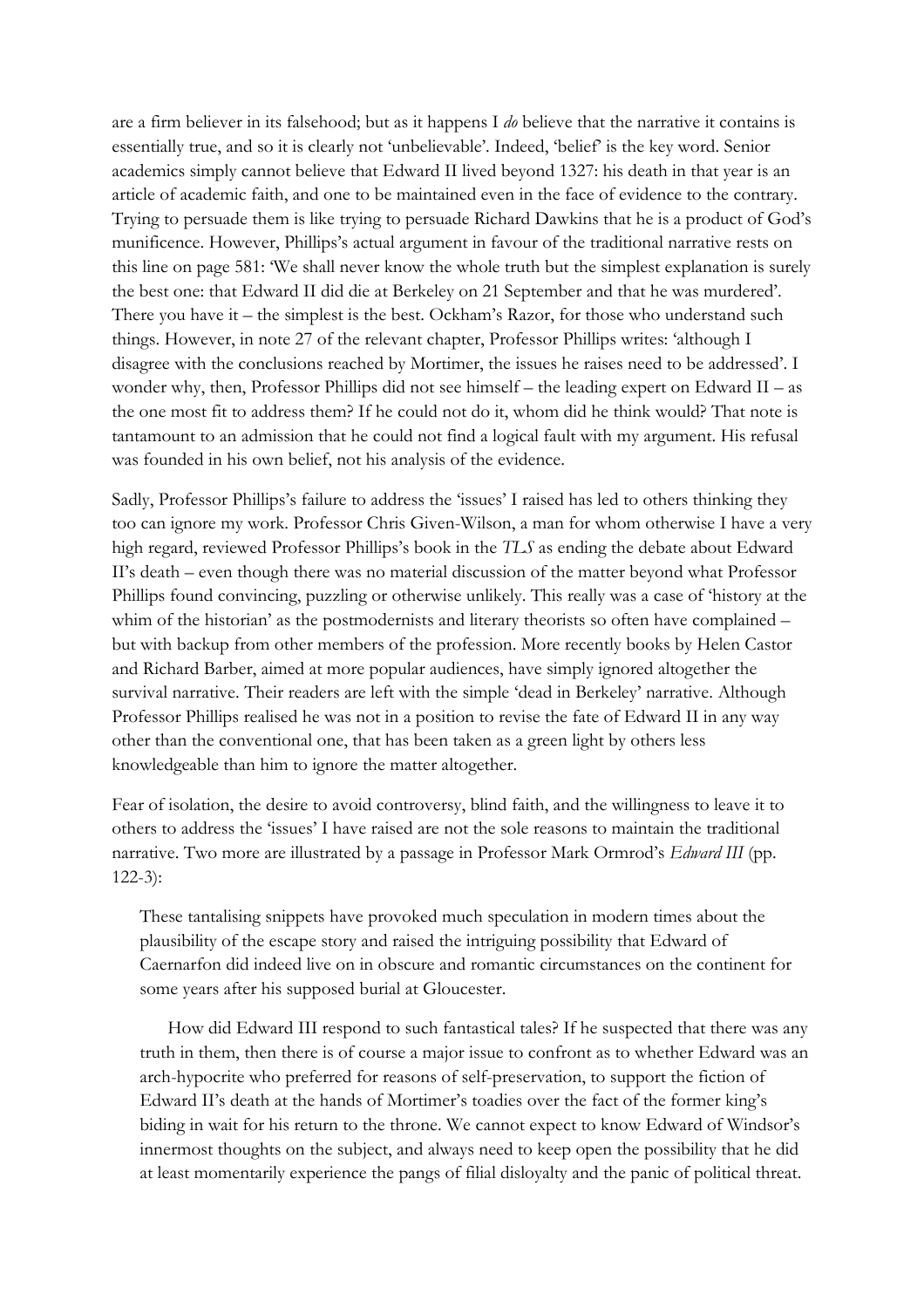Certainly the king's actions around the time of these stories might suggest the need to preempt the admission of dangerous rumours into the realm...

 All that said, we also need to emphasise just how tenuous is the evidence after 1330 for the survival of Edward II. There is nothing to prove that Manuel Fieschi's ever actually reached its intended recipient, for the only copy of the letter that exists today is in Montpelier...

The first reason why this passage is so helpful in understanding why academics have not accepted my work is Professor Ormrod's refusal to accept that Edward III was an 'archhypocrite'. This is, of course, is an assumption: far from being an 'arch-hypocrite' I would say Edward's denial of his father's survival marks him out as a most pragmatic king. Why should he have renounced the throne in October 1330 in favour of a father who had openly threatened him, who had been a failure as a king, who would probably have threatened his mother if he was restored as her husband, and whose whereabouts were then unknown? However, that is another matter. If one looks beyond the loaded language (e.g. 'fantastical tales', 'romantic circumstances'), one can see that a fundamental reason why Ormrod will not accept that Edward II did not die in Berkeley Castle is that it would have an impact on his reading of Edward III's character. His argument is that he does not believe Edward III was an 'arch-hypocrite' and, because participation in covering up his father's survival would highlight this facet of his character, it could not be true. It is without doubt an exceptionally dangerous way of arguing. It is like the argument that allowed Jimmy Savile and a large number of priests over the years to abuse children – they were not *like* that, therefore they were innocent. Also, I wonder if Professor Ormrod has really thought his argument through, because it implies that, if he is wrong in this matter, his wider understanding of Edward III's character is flawed. However, to draw back a little from this particular interpretation, one can see that there is a good argument for an academic to set aside my research because it does not fit the over-arching framework that he wishes to apply to the whole period. As with Professor Phillips, Professor Ormrod is careful not to say that I am wrong but again, like Professor Phillips, he is happy to leave addressing the 'issues' I have raised to others and to proceed with an interpretation based on his decades of experience, most of which was published before I was on the scene.

There is a second angle to this, and it is best seen through a wider reading of Mark Ormrod's work. Along with Paul Strohm, he stands out as one of the most sophisticated readers of fourteenth-century literature. He considers the context in which things are said; he understands the possibilities of expression that are raised by modern social theorists. And while not being led by modern theory, he does employ it to show why things may not mean what we instinctively think they mean. Given a fourteenth century fact, Professor Ormrod will discuss the various descriptions of the fact and their inconsistencies, including what the words meant at the time within the range of conceptual understandings then in place. If the event has religious overtones, these will be drawn out and explored in relation to their secular meanings. He is enormously thorough in investigating the cultural context of texts. Ultimately his goal is to discover what the writer of the text intended by a certain phrase, and thus what that man understood. Ormrod's history is thus a string of cultural discourses which do not lend themselves to a positivist statement as to what happened in a particular instance. This is the opposite of my approach. Probably because of my archival background, my instinct is to trace the links between the text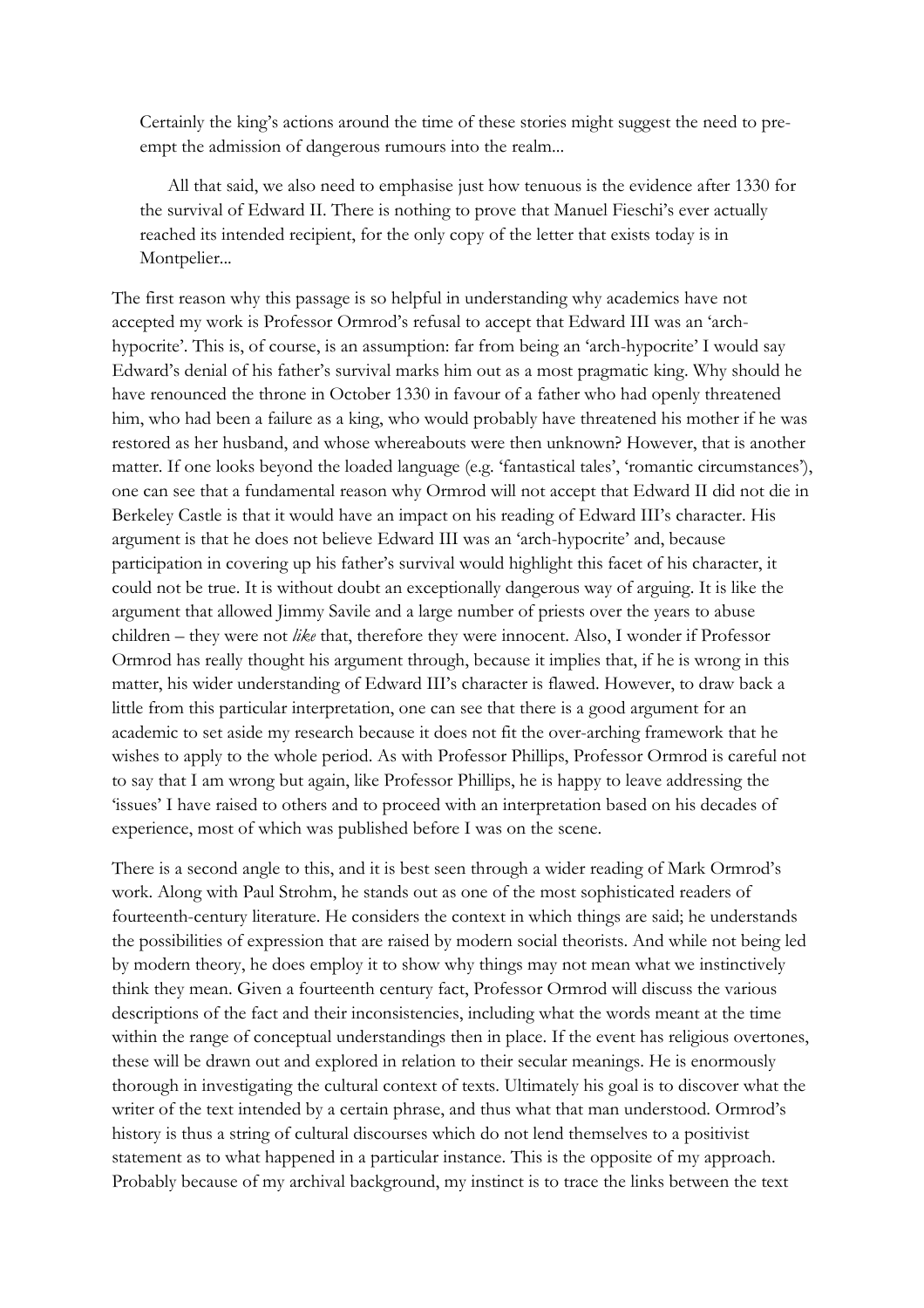and the event that it describes, reconstructing the information trail. I will ask how the scribe got hold of his information. In most respects Ormrod's approach and mine are complementary. A good example of the two approaches next to each other is our respective articles about Edward II's sexuality in Gwilym Dodd and Anthony Musson (eds) *The Reign of Edward II: New Perspectives* (Boydell, 2006). Therein Ormrod discusses the cultural context of the evidence that states Edward II was a sodomite – what did people mean by this? – while I asked the simple question: where did this story come from? When it comes to the supposed death of Edward II, however, the two systems clash. The wider, cultural description does not matter if one can show the essence of the news was based on a falsehood. And when a fact can be defined absolutely, as in life and death, positivism is the most powerful philosophical tool available to us. Whatever Ormrod's reading of Edward III's character – and I bow to his far greater knowledge of the primary and secondary source material of the reign generally – it is still ultimately a modern historian's judgement and not rooted in the past. No appreciation of cultural nuance and no amount of reading into the character of Edward III can get past the plain fact that the source of the news of Edward II's death should not just be treated with great caution by academics but with scepticism.

The second significant point in Ormrod's passage quoted above is that the evidence for the survival of Edward II after 1330 is 'tenuous'. While the Fieschi letter itself is nowhere near as 'tenuous' as he suggests, there being further material on the custody of Edward II which was unknown to Ormrod (see the relevant essay in *Medieval Intrigue*), he is quite right in saying that there isn't a great deal of it. He is correct that the only copy of Manuel Fieschi's letter is in Montpelier. Whether it only exists ni this copy is neither here nor there; as Professor Ormrod knows, most records of secret business were routinely destroyed. Only in the last twenty years have we learned from a chance finding that Edward III entailed the throne on his male descendants: all original copies of that document were destroyed. The same fate befell Edward I's entailment of the throne (only known from an oath to uphold it) and Richard II's entail (the existence of which can only be inferred from the wording of his will). Important documents that compromised the power of a king were normally destroyed. On top of this, we have a lot of evidence for the king's 'secret business', including indirect payments for his secret business (such as Edward III's payments to the Bardi to pay the Fieschi). But normally we don't know what that 'secret business' was. This is another key reason why an academic – by which I mean specifically a university lecturer – would be cautious of following my line of research. An academic is principally a teacher, albeit in higher education, and such teachers need to use evidence, not doubt. They need to be seen to take a body of evidence and analyse it and present a coherent argument based on the results. How can scholars do this for Edward II if there is so little evidence? What are they to make of a vast body of data that simply says 'Edward III's secret business' and offers no clue as to the nature of that secret business? The implications of my work on Edward II for Edward III studies, in which Edward may have been blackmailed by the pope over Edward II's survival, and certainly was compromised by those who knew what had happened in Berkeley Castle – or, rather, what had *not* happened – are of such a nature as to make normal scholarly progress very difficult, if not impossible. Scholars such as Mark Ormrod are not unaware of the dangers of revising a historical theme to the point that the 'real' story cannot be studied or taught within the normal parameters of higher education. From a purely academic point of view, it would be counterproductive.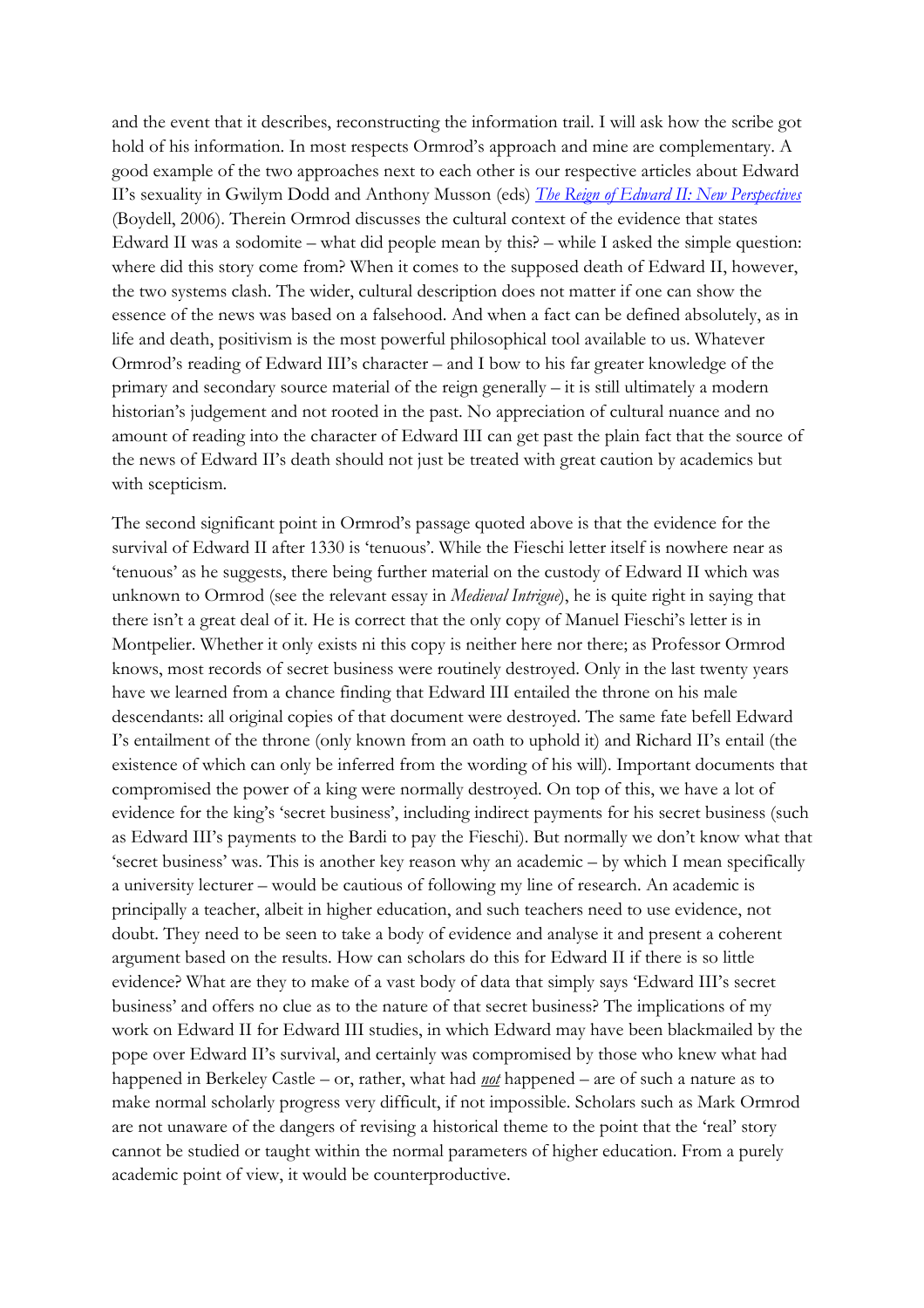To sum up, there are many reasons why academics have chosen not to agree with me. I am sure that I have not covered them all. Those to which I have drawn attention include the preservation of their own careers and reputations; the bias that academics extend against non-academic historians; the refusal to acknowledge the strength of the 2005 argument over the 2003 one; the desire to avoid the predictable prejudices which I had suffered and which would be in all probability thrown against any academic who agreed with me; the failure of scholarly leaders to deal with problems that clearly fell within their remit; the desire of established academics to continue to interpret Edward III's reign as if it was untainted by the complicating factor of his father's survival; the shortage of evidence as to what really happened to Edward II after 1330; and cultural historians' refusal to give weight to a positivist interpretation on principle. One can add the general prejudice against revisionism, which I anticipated in the pages of *The Greatest Traitor* and have regularly highlighted since. Overall they boil down to this fact: it is even harder for a historian to make a U-turn than for a politician. A politician can at least say that circumstances have changed; a historian has to admit he was previously wrong. Treating the evidence for the death with healthy scepticism would force historians to explain what *did* happen to him, and that entails telling the story in the Fieschi letter, which is just too 'unbelievable' for people who believe in his death (entailing another U-turn). Finally, there is the fundamental implication for the whole of society. As my wife, Sophie, put it to me: 'if we can doubt the death of a king, what is there left that is truly certain?' That sums it up. We want certain knowledge about the past, especially our famous kings and queens. My work threatens that certainty. Sorry, but that's the way it is.

With all these factors at work, it is not surprising that my work has not found widespread acceptance within academic circles. Members of the public can follow the logic but established academics will not. Interestingly, a lecturer at the University of Kent at Canterbury said to me earlier this year, 'I use your *EHR* article as a training device for my undergraduate students; and they all agree with you. I have to play Devil's advocate.' That gives me hope – that in due course a fresh generation of scholars will look again at what I actually wrote on the subject. But I am not going to hold my breath in the hope that in ten years my *EHR* article becomes the new orthodoxy. Think about it. If an academic were to propose rethinking the last days of Edward II in line with my work in ten years' time, would he or she get the credit? No, I would. My name is firmly associated with this revisionism and all the problems and fights to which it has given rise. Any new scholar entering the fray would have precious little personally to gain by adopting my line of argument. What's in it for that scholar? Unless he or she finds some new information, the likelihood is that he or she will be accused of going against academic consensus, and isolated, for no good reason. I predict that there will be no substantial academic support for my idea until someone edits a new piece of evidence, or a known but misunderstood piece of evidence, within the framework of the survival narrative. What is more, there will be no research funding made available for such a task, nor any departmental support. Isn't that interesting, for what it implies about modern scholarship – that it depends more on relationships between modern people, and how conventional they are, than what actually happened in the distant past? I have to tell you, there is nothing like pioneering a revisionist narrative to understand how much history depends on authority in the present day – much more than analysis of documentary evidence. George Orwell was absolutely right: whoever controls the present controls the past.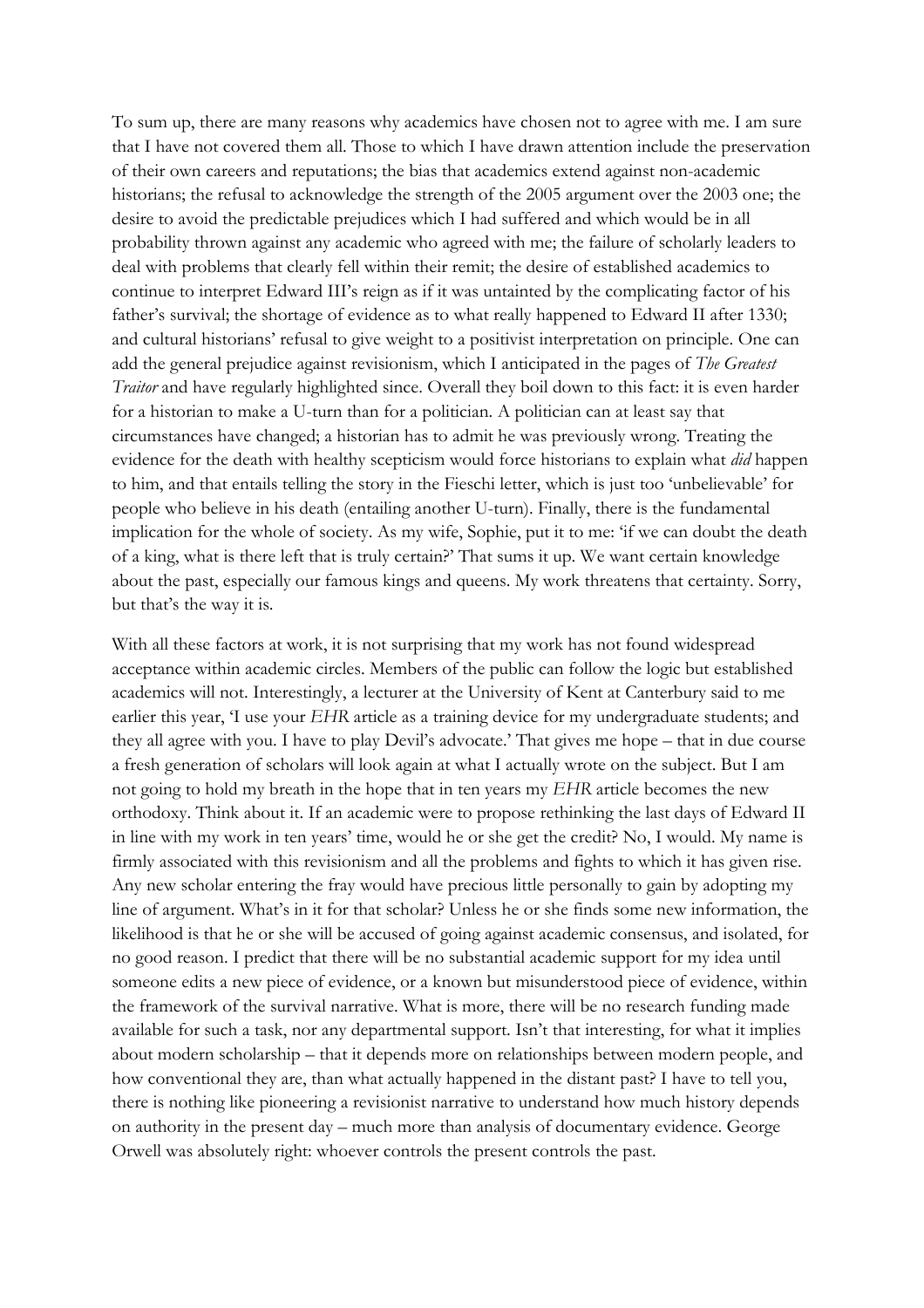Does it matter? I suspect everyone – for various reasons and in varying degrees – will answer 'yes' to that question. For me there are three key reasons why it is important. It matters hugely how arguments (historical and otherwise) are put together. Do you want a story of the past that is based on a careful analysis of the information implicit in a piece of evidence? Or would you prefer an overview of what an expert finds 'convincing', 'believable', 'puzzling' and 'plausible'? Of course, there will always be the impatient contingent who just want a simple answer, 'alive or dead?' without further explanation; but why should we allow that lazy approach to condition our responses as historians? This brings us very close to the question at the heart of another essay I have recently written, entitled 'The Shakespeare Authorship Debate and Historical Responsibility'. The fact that people like to criticise great men should not lead us into giving prejudiced and ill-founded arguments column inches when they contradict the information within the evidence and mislead the public. What is more, to maintain the old line 'I am an expert in this field and it is implausible/puzzling/unbelievable that...' is simply not good enough in the modern age. Postmodernist critics attacked such approaches with great success, weakening the discipline. Historians need to sharpen their acts up and root their stories in the reality of the past if they hope to write anything that will have widespread and *lasting* public meaning. Otherwise it's all just so much academic opinion – and nothing goes out of date faster than an opinion.

The fear factor alarms me too, and that is another reason to be concerned. My work has caused the current crop of academics to adopt a more blinkered approach than ever before. An article on the subject of Edward II's death by G.P. Cuttino and T. W. Lyman appeared in the scholarly journal *Speculum* in 1978: this concluded that Edward II might not have died and might not even be buried in Gloucester. In 1979 Natalie Fryde obliquely suggested in her book *The Tyranny and Fall of Edward II* that the Fieschi letter allows us to understand why Thomas Berkeley declared in parliament in 1330 that he had not heard about the ex-king's death, three years after it supposedly happened. She did not follow up this suggestion but both pieces show that, before 2003, discussion of Edward II's survival was not off-limits. Today, no academic can touch the subject of Edward II's death without realising that it has political overtones – including the fragility of the profession's methods. To discuss the matter is to admit that I might be right, and to admit *that* is to criticise academia by implication. There are, I am sure, some who think that to agree with me is anti-academic, even though what I have actually done is only to apply the standards of academia more rigorously to this question than anyone else.

The third reason why it matters is that the prejudice against my work has now got out of hand and is twisting the interpretation of new material. A book on Edward II published in 2005 had an introduction in which the editors expressed the hope that there would be no more attempts to investigate Edward II's survival. Why? What gives publicly funded academics the right to hope that research into well-evidenced points of view with which they do not agree should be stopped? I hope the three professors who put their names to that introduction one day reflect on the shame such a view brings upon our profession. But the problem goes beyond such a general expression of prejudice; it affects its detailed application too. In 2009 an original 1330 letter from Archbishop William Melton, Edward III's treasurer, in which he declared to his London agent, Simon de Swanland, that he had received 'certain news' that Edward II was still alive, was edited by Roy Martin Haines. Haines did not seriously consider the possibility that this letter might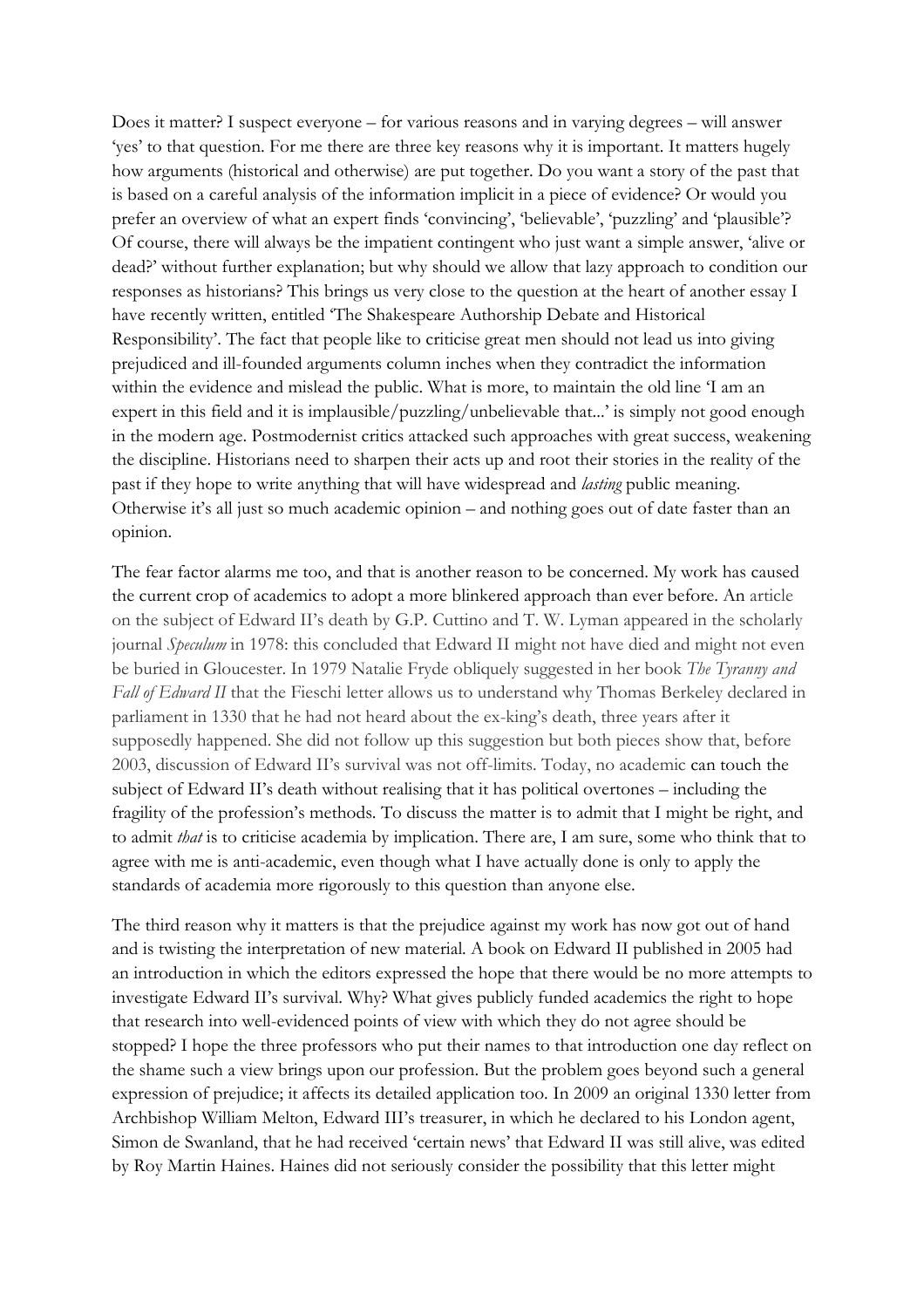mean what it said. He only sought to answer the question how could Melton have been so deceived? I suspect that his whole purpose in editing the document was to present it in this slanted way. Either way, the blindingly obvious point eluded him: if the treasurer of England and a man trusted by both Edward II and Edward III could believe that Edward II was still alive in 1330, then who was he, a modern historian, to dismiss such a narrative?

The person who raised this question, @Plantegematt, also asked 'Where else can I look?' Traditionalists have published little in-depth debate on the matter despite the passage of ten years (seven and a half since my *EHR* article). There is only Hamilton's substandard contribution in *History Compass*; David Carpenter's similar refutation in *The London Review of Books* and the detailed comments in J. R. S. Phillips's *Edward II*. The issues I raised that 'need to be addressed', according to Phillips in 2010, still have not been addressed. Therefore I would suggest anyone interested in this subject looks at my in-depth book of essays, *Medieval Intrigue*, half of which is concerned with Edward II's fate and its consequences. I recommend also Kathryn Warner's article in *EHR* on the earl of Kent's plot (which goes well with my essay on the same subject in *Medieval Intrigue*). I also suggest readers look at her blog

(http://edwardthesecond.blogspot.co.uk/). She is a shrewd and very well-informed commentator, is not compromised by the need for academic funding or by a long track record in emphasising the traditional narrative, and is not afraid to criticise academics when necessary. Finally, I would recommend reading two writers mentioned above who do not agree with me. Although both J. R. S. Phillips and Mark Ormrod follow the traditional line on the death of Edward II, and therefore have compiled narratives that conflict with my own and do not do justice to the fake death or its consequences, they are both scholars who have written otherwise excellent books on Edward II and Edward III respectively. Not every history book has to be correct in every respect to be worth reading or recommending. Indeed, with regard to history books, perfection and completeness are to be desired, not required. If the latter, we would never read anything.

Lastly, a personal note. When I originally put forward the idea for *The Greatest Traitor* I told my publisher it was the story of 'the only man in British history to kill the king and sleep with the queen – a sort of Freudian double'. I had to do a U-turn on that when I realised the death narrative simply cannot be supported. It was easy for me to do so as I had at that point published nothing on the subject. I knew what I had chosen to write was controversial but I had to go with what the documents implied. I don't regret what I wrote in 2003 in the slightest; it taught me a lot. Revisiting the subject two years later only proved that my first conclusion was right: everyone should doubt the traditional narrative. How do I feel now that academics have refused to accept this view? Ambivalent. Yes, I do find it annoying when an individual patronises me, as if I should think following the consensus better than following my conscience. And it annoys me when all my work is set aside by someone as 'implausible', 'unconvincing' or 'unlikely' (whether he is an academic or not). But then I think of Galileo in 1616, when he was informed that Copernicus's theory that the Earth revolved around the Sun was contrary to scripture, heretical, and could not be defended. What was he supposed to do with his proof of that theory? Later he was accused of heresy, threatened with torture, imprisoned, and his works on the subject banned. If it could happen to a great man like Galileo over such an important matter, why should I be surprised it happens to me over such a little one? Moreover, if the ecclesiastical